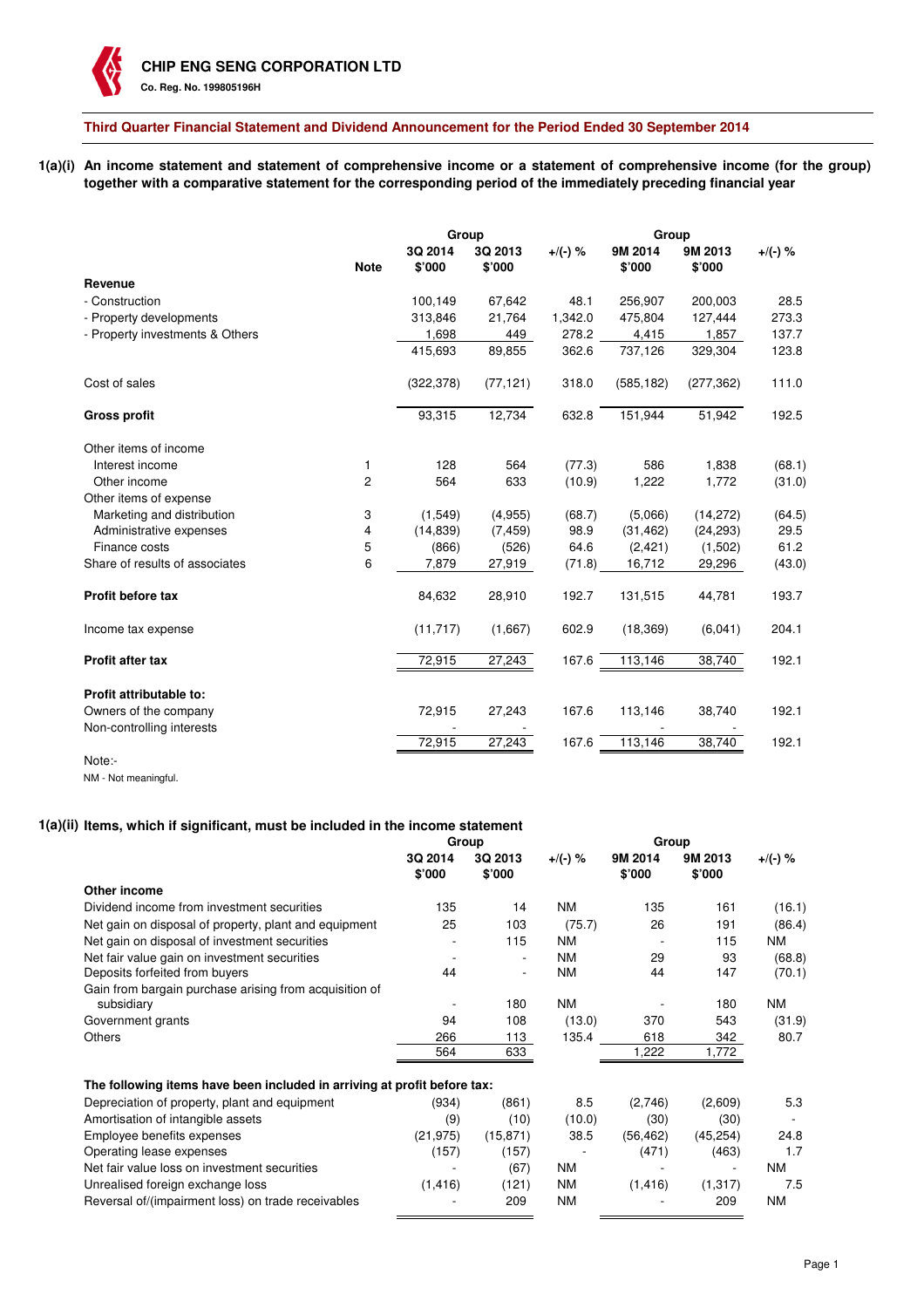## **1(a)(ii) Items, which if significant, must be included in the income statement (Cont'd)**

## **Notes to Group Income Statement**

- 1 Interest income related mainly to interest charged for loans to associates and interest earned on current and deposit accounts. Lower interest income in 3Q2014 was due to declining idle funds that earned interest income as the Group deployed the funds to property developments and investments.
- $\overline{2}$ The decrease in other income in 3Q2014 was mainly due to absence of gain on disposal of investment securities and gain from bargain purchase arising from acquisition of subsidiary which were recorded in the corresponding quarter last year and lower gain on disposal of property, plant and equipment. The decrease is partly offset by increase in dividend income from investment securities for 3Q2014.
- 3 Marketing and distribution expenses in 3Q2014 mainly came from the marketing expenses incurred for a mixed development project known as Nine Residences (residential) and Junction Nine (commercial). Higher marketing and distribution expenses in 3Q2013 was due to marketing expenses incurred for development projects in Singapore (100 Pasir Panjang, Fulcrum, My Manhattan and Nine Residences and Junction Nine) and in Australia (Tower Melbourne).
- 4 The increase in administrative expenses was due to wage increase, unrealised foreign exchange losses and incentives.
- 5 Finance cost was higher for 3Q2014 as a result of more loans drawn down to cater for working capital requirement and property investment.
- 6 The share of profit from associates for the current period was due to subsequent profit recognised from a joint venture residential development project known as Belysa, which obtained its Temporary Occupation Permit ("TOP") in May 2014.

## **1(a)(iii) Statement of Comprehensive Income**

|                                                                          |             | Group             |                              |            |                   | Group             |           |  |
|--------------------------------------------------------------------------|-------------|-------------------|------------------------------|------------|-------------------|-------------------|-----------|--|
|                                                                          | <b>Note</b> | 3Q 2014<br>\$'000 | 3Q 2013<br>\$'000            | $+$ /(-) % | 9M 2014<br>\$'000 | 9M 2013<br>\$'000 | +/(-) %   |  |
| <b>Profit after tax</b>                                                  |             | 72,915            | 27,243                       | 167.6      | 113,146           | 38,740            | 192.1     |  |
| Other comprehensive income:                                              |             |                   |                              |            |                   |                   |           |  |
| Items that will not be reclassified to profit or loss                    |             |                   |                              |            |                   |                   |           |  |
| Net surplus on revaluation of freehold land and building                 |             | ٠                 | $\qquad \qquad \blacksquare$ | <b>NM</b>  | (367)             |                   | <b>NM</b> |  |
| Share of gain on property revaluation of associates                      |             |                   | $\qquad \qquad \blacksquare$ | <b>NM</b>  | 1,190             | 737               | 61.5      |  |
| Income tax relating to components of other                               |             |                   |                              |            |                   |                   |           |  |
| comprehensive income                                                     |             | (2)               | ۰                            | <b>NM</b>  | 354               |                   | <b>NM</b> |  |
|                                                                          |             | (2)               |                              |            | 1,177             | 737               |           |  |
| Items that may be reclassified subsequently to profit or loss            |             |                   |                              |            |                   |                   |           |  |
| Net gain on fair value changes of<br>available-for-sale financial assets |             | 141               | (304)                        | (146.4)    | 396               | 229               | 72.9      |  |
|                                                                          | 1           | (6,276)           | 892                          | (803.6)    | (1, 329)          |                   |           |  |
| Foreign currency translation (loss)/gain                                 |             |                   |                              |            |                   | (7, 328)          | (81.9)    |  |
|                                                                          |             | (6, 135)          | 588                          |            | (933)             | (7,099)           |           |  |
| Other comprehensive income for the quarter/period, net of tax            |             | (6, 137)          | 588                          | <b>NM</b>  | 244               | (6, 362)          | (103.8)   |  |
| Total comprehensive income for the quarter/period                        |             | 66,778            | 27,831                       | 139.9      | 113,390           | 32,378            | 250.2     |  |
| Total comprehensive income attributable to:                              |             |                   |                              |            |                   |                   |           |  |
| Owners of the company                                                    |             | 66,778            | 27,831                       | 139.9      | 113,390           | 32,378            | 250.2     |  |
| Non-controlling interests                                                |             |                   |                              |            |                   |                   |           |  |
|                                                                          |             | 66,778            | 27,831                       | 139.9      | 113,390           | 32,378            | 250.2     |  |
|                                                                          |             |                   |                              |            |                   |                   |           |  |

## **Notes to Statement of Comprehensive Income**

1 Foreign currency translation arose from the translation of financial statements of foreign operations whose functional currencies are different from that of the Group's presentation currency. The translation loss for the period was due to the weakening of the Australian dollar against the Singapore dollar.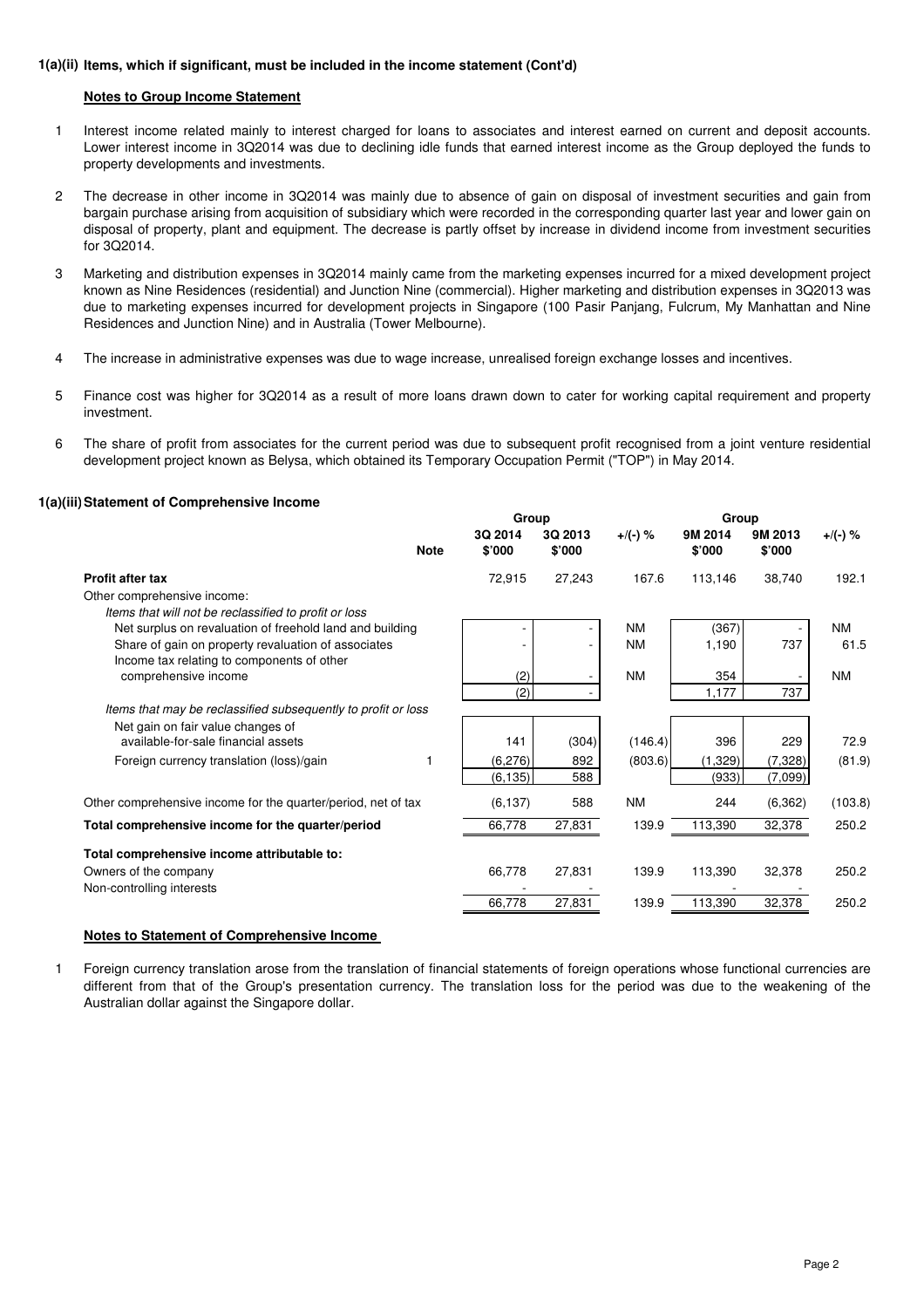## **1(b)(i) A statement of financial position (for the issuer and group), together with a comparative statement as at the end of the immediately preceding financial year**

|                                              |                | The Group   |             |             | <b>The Company</b> |             |  |
|----------------------------------------------|----------------|-------------|-------------|-------------|--------------------|-------------|--|
|                                              |                |             |             |             |                    |             |  |
|                                              |                | 30 Sep 2014 | 31 Dec 2013 |             | 30 Sep 2014        | 31 Dec 2013 |  |
|                                              | <b>Note</b>    | \$'000      | \$'000      | <b>Note</b> | \$'000             | \$'000      |  |
|                                              |                |             | (Restated)  |             |                    |             |  |
| <b>Non-current assets</b>                    |                |             |             |             |                    |             |  |
| Property, plant and equipment                | 1              | 191,837     | 161,919     |             | 1,089              | 954         |  |
| Investment properties                        | $\overline{c}$ | 243,853     | 175,714     |             |                    |             |  |
| Intangible assets                            |                | 318         | 297         |             | 276                | 205         |  |
| Investment in subsidiaries                   |                |             |             |             | 48,302             | 48,302      |  |
| Investment in associates                     |                | 21,721      | 28,370      |             | 650                | 650         |  |
| Other receivables                            |                | 10,616      | 11,191      | 9           | 110,421            | 124,252     |  |
| Investment securities                        |                | 2,510       | 2,030       |             | 2,482              | 2,018       |  |
|                                              |                | 470,855     | 379,521     |             | 163,220            | 176,381     |  |
| <b>Current assets</b>                        |                |             |             |             |                    |             |  |
| Gross amount due from customers for          |                |             |             |             |                    |             |  |
| contract work-in-progress                    |                | 5,411       | 11,224      |             |                    |             |  |
| Development properties                       | 3              | 531,509     | 925,555     |             |                    |             |  |
| Prepayments and deposits                     | $\overline{4}$ | 138,738     | 8,780       |             | 108                | 129         |  |
| Trade and other receivables                  | 5              | 238,678     | 129,449     |             | 16,724             | 11,810      |  |
| Cash and short-term deposits                 |                | 183,908     | 284,222     |             | 703                | 8,034       |  |
|                                              |                | 1,098,244   | 1,359,230   |             | 17,535             | 19,973      |  |
|                                              |                |             |             |             |                    |             |  |
| <b>Total assets</b>                          |                | 1,569,099   | 1,738,751   |             | 180,755            | 196,354     |  |
| <b>Deduct: Current liabilities</b>           |                |             |             |             |                    |             |  |
| Loans and borrowings                         | 6              | 127,400     | 281,000     |             |                    |             |  |
| Gross amount due to customers for            |                |             |             |             |                    |             |  |
| contract work-in-progress                    |                | 29,891      | 28,225      |             |                    |             |  |
| Provisions                                   |                | 166         | 1,416       |             |                    |             |  |
| Trade and other payables                     | 7              | 237,789     | 367,778     |             | 189                | 136         |  |
| Other liabilities                            |                | 37,430      | 31,438      |             | 8,643              | 12,851      |  |
| Income tax payable                           | 8              | 33,711      | 12,875      |             | 288                | 43          |  |
|                                              |                | 466,387     | 722,732     |             | 9,120              | 13,030      |  |
|                                              |                |             |             |             |                    |             |  |
| <b>Net current assets</b>                    |                | 631,857     | 636,498     |             | 8,415              | 6,943       |  |
| <b>Deduct: Non-current liabilities</b>       |                |             |             |             |                    |             |  |
| Loans and borrowings                         | 6              | 455,861     | 487,523     |             |                    |             |  |
| Provisions                                   |                | 1,683       | 1,572       |             |                    |             |  |
| Trade and other payables                     | 7              | 68,137      | 13,595      | 10          | 25,928             |             |  |
| Deferred tax liabilities                     | 8              | 4,402       | 14,521      |             | 5                  | 5           |  |
|                                              |                | 530,083     | 517,211     |             | 25,933             | 5           |  |
|                                              |                |             |             |             |                    |             |  |
| <b>Net assets</b>                            |                | 572,629     | 498,808     |             | 145,702            | 183,319     |  |
|                                              |                |             |             |             |                    |             |  |
| Equity attributable to owners of the Company |                |             |             |             |                    |             |  |
| Share capital                                |                | 79,691      | 79,691      |             | 79,691             | 79,691      |  |
| Treasury shares                              |                | (25, 894)   | (12,006)    |             | (25, 894)          | (12,006)    |  |
| Retained earnings                            |                | 529,658     | 442,193     |             | 91,772             | 115,897     |  |
| Other reserves                               |                | (10, 826)   | (11,070)    |             | 133                | (263)       |  |
|                                              |                | 572,629     | 498,808     |             | 145,702            | 183,319     |  |

**Notes to Statement of Financial Position**

## **Note**

**The Group**

1 The increase in property, plant and equipment was due to the construction and other costs incurred for our hotel at Alexandra Road.

- 2 The increase in investment properties was due to acquisition of the office building at 420 St Kilda Road, Melbourne in Australia and cost incurred for the addition and alteration ("A&A") works to the office building, CES Centre, along Chin Swee Road.
- 3 The decrease in development properties was mainly due to completion of three development projects; namely My Manhattan, 100 Pasir Panjang and Belvia. The decrease was partly offset by the additional development costs incurred for development projects such as Fulcrum, Alexandra Central and a mixed residential and commercial development known as Nine Residences and Junction Nine.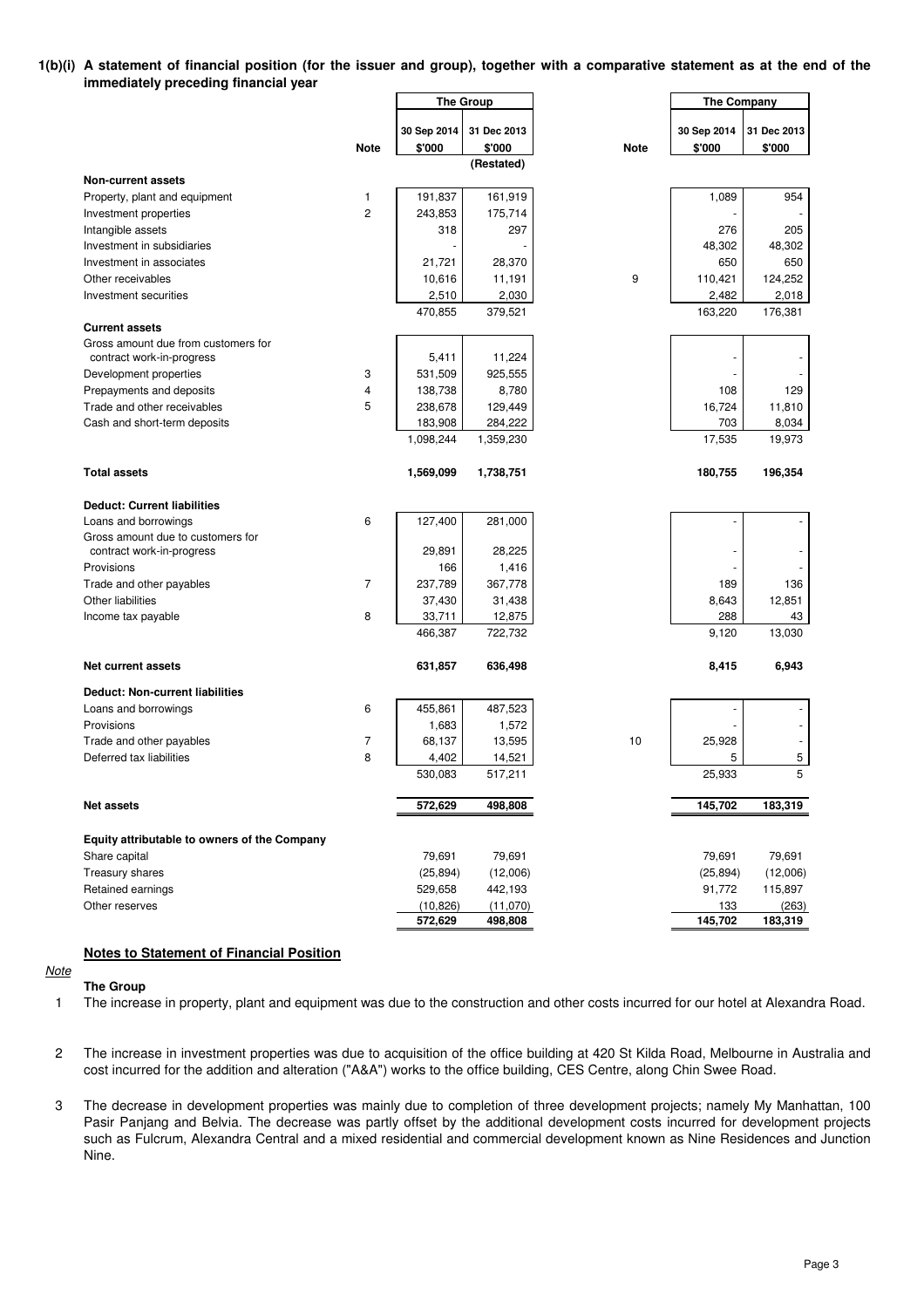## **1(b)(i) A statement of financial position (for the issuer and group), together with a comparative statement as at the end of the immediately preceding financial year (Cont'd)**

## **Notes to Statement of Financial Position (Cont'd)**

- 4 The prepayments and deposits for the current period mainly related to the deposit paid for the land purchase at Fernvale Road in Singapore.
- 5 The increase in trade and other receivables for the Group was mainly due to the progress billings receivable for three completed development projects (100 Pasir Panjang, My Manhattan and Belvia) following the receipts of TOP of these projects.
- 6 The decrease in loans and borrowings was mainly due to repayment of bank loans following the receipts of TOP of three completed development projects and of certain on-going projects. The decrease was partly offset by loans drawn down for working capital, purchase of 420 St Kilda Road, Melbourne and property development project at Fernvale Road.
- 7 The decrease in trade and other payables was mainly due to progressing billings received from buyers of the three completed development projects (100 Pasir Panjang, My Manhattan and Belvia) being recognised upon completion. This was partly offset by funding from a minority shareholder for a joint venture development project at Fernvale Road in Singapore.
- 8 The increase in income tax payable was mainly due to tax provision for the current period and transfer of deferred tax following the completion of three development projects in 100 Pasir Panjang, My Manhattan and Belvia, partly offset by payment of tax in the current period.

#### **The Company**

- 9 The decrease in other receivables was due to repayment of advances from subsidiaries.
- 10 The increase in trade and other payables for the Company was mainly due to the advances from subsidiary companies.

## **1(b)(ii) Aggregate amount of the group's borrowings and debt securities as at the end of the current financial period reported on with comparative figures as at the end of the immediately preceding financial year**

|                                                    | As at 30 Sep 2014<br>\$'000 | As at 31 Dec 2013<br>\$'000 |
|----------------------------------------------------|-----------------------------|-----------------------------|
| Amount repayable in one year or less, or on demand |                             |                             |
| - Secured                                          | 127.400                     | 281,000                     |
| - Unsecured                                        |                             |                             |
| Amount repayable after one year                    |                             |                             |
| - Secured                                          | 455.861                     | 487,523                     |
| - Unsecured                                        |                             |                             |

#### **Details of any collateral**

The Group's borrowings of \$583.3 million are loans taken to finance property development projects and investment properties, the purchase of a leasehold land for hotel and commercial development and for working capital.

The Group's borrowings are mainly secured by :

- (a) legal mortgage on the development properties and the hotel and commercial development project;
- (b) subordination of shareholder's loan to the property development companies;
- (c) assignment of sale proceeds of the development properties;
- (d) assignment of all rights, title, interest and benefits under contracts in respect of the development properties;
- (e) assignment of construction contracts, performance bonds and fire insurance policy on the development property;
- (f) assignment of tenancy and sale agreements of the investment properties;
- (g) fixed and floating charge of the hotel and commercial development project; and
- (h) corporate guarantee from the Company.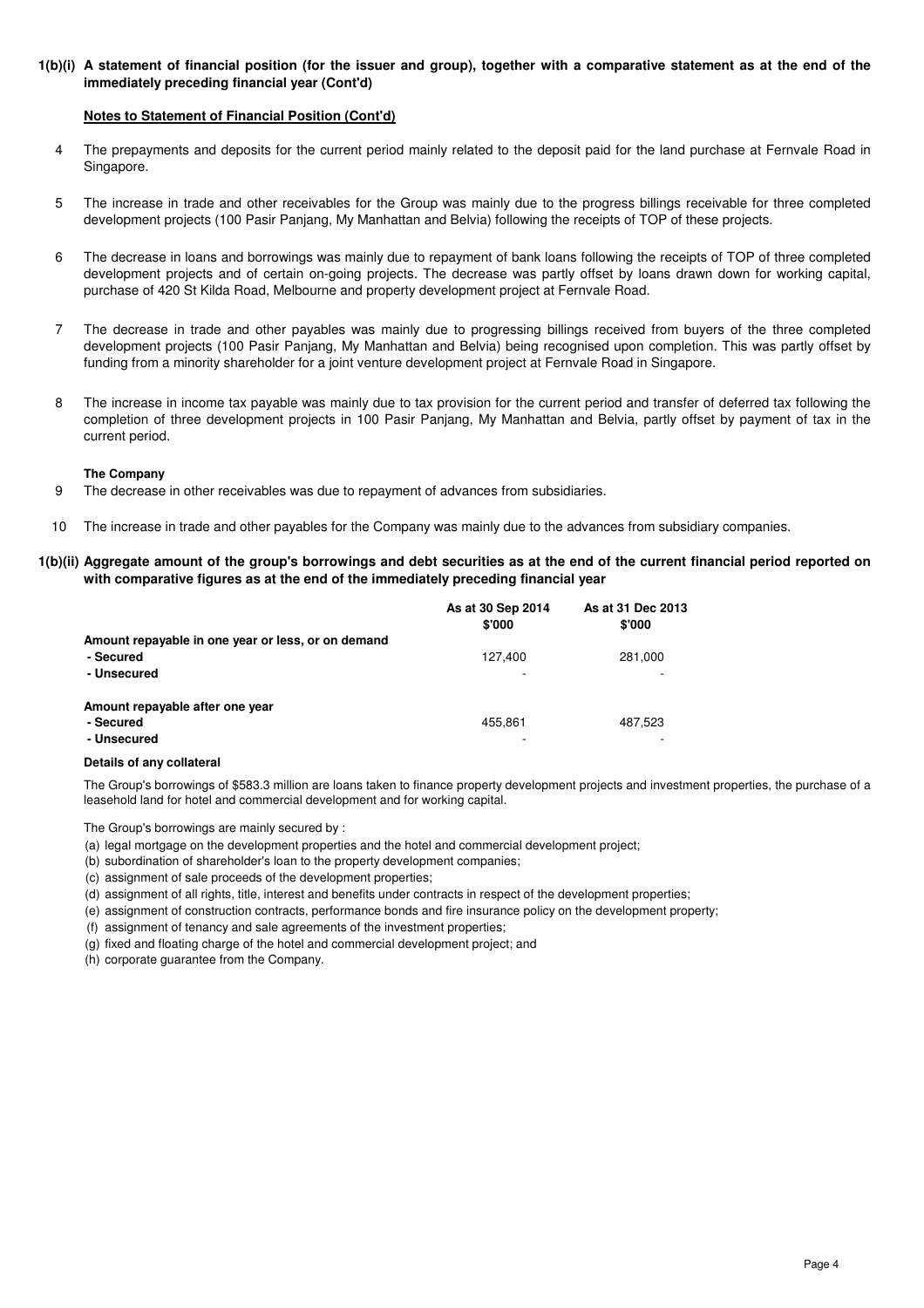## **1(c) A statement of cash flows (for the group), together with a comparative statement for the corresponding period of the immediately preceding financial year**

|                                                                  | Group                |              |            | Group        |  |  |  |
|------------------------------------------------------------------|----------------------|--------------|------------|--------------|--|--|--|
|                                                                  | 3Q 2014              | 3Q 2013      | 9M 2014    | 9M 2013      |  |  |  |
|                                                                  | \$'000               | \$'000       | \$'000     | \$'000       |  |  |  |
| Cash flows from operating activities                             |                      |              |            |              |  |  |  |
| Operating profit before taxation                                 | 84,632               | 28,910       | 131,515    | 44,781       |  |  |  |
| <b>Adjustments for:</b>                                          |                      |              | 2.776      |              |  |  |  |
| Depreciation and amortisation                                    | 943                  | 871          |            | 2,639        |  |  |  |
| Interest income                                                  | (128)                | (564)        | (586)      | (1,838)      |  |  |  |
| Dividend income from investment securities                       | (135)                | (14)<br>526  | (135)      | (161)        |  |  |  |
| Interest expense                                                 | 866                  |              | 2,421      | 1,502        |  |  |  |
| Net gain on disposal of property, plant and equipment            | (25)                 | (103)        | (26)       | (191)        |  |  |  |
| Foreign currency translation adjustment                          | (6,979)              | 1,026        | (2, 118)   | (7,062)      |  |  |  |
| Net fair value gain on investment securities                     |                      | 67           | (29)       | (93)         |  |  |  |
| Share of results of associates                                   | (7, 879)             | (27, 919)    | (16, 712)  | (29, 296)    |  |  |  |
| Net loss on disposal of investment securities                    |                      | (115)        | 2          | (115)        |  |  |  |
| (Reversal of)/impairment loss on trade receivables               |                      | (209)        |            | (209)        |  |  |  |
| (Gain from bargain purchase)/Goodwill on acquisition written off |                      | (180)        |            | (180)        |  |  |  |
| Operating profit before reinvestment of working capital          | 71,295               | 2,296        | 117,108    | 9,777        |  |  |  |
| Decrease/(increase) in development properties                    | 220,462              | 24,621       | 394,046    | (175, 498)   |  |  |  |
| (Increase)/decrease in trade and other receivables               |                      |              | (149, 884) |              |  |  |  |
| (Increase)/decrease in prepayments and deposits                  | (82,003)             | (6, 975)     |            | 8,631<br>145 |  |  |  |
| (Decrease)/increase in gross amount due to customers for         | (136, 444)           | 14,406       | (129, 958) |              |  |  |  |
| contract work-in-progress, net                                   | (10, 295)            | (5,034)      | 6,340      | 12,866       |  |  |  |
| (Decrease)/increase in trade and other payables                  | (73, 995)            | (8,693)      | (75, 241)  | 1,737        |  |  |  |
| Increase/(decrease) in other liabilities                         | 10,854               | 2,151        | 5,992      | (29, 645)    |  |  |  |
| Cash generated (used in)/from operations                         | (126)                | 22,772       | 168,403    | (171, 987)   |  |  |  |
| Interest paid                                                    | (869)                | (363)        | (2,627)    | (1,353)      |  |  |  |
| Interest received                                                | 800                  | 370          | 3,123      | 1,267        |  |  |  |
| Income tax paid                                                  | (804)                | (18, 249)    | (7,300)    | (31, 189)    |  |  |  |
| Net cash (used in)/generated from operating activities           | (999)                | 4,530        | 161,599    | (203, 262)   |  |  |  |
|                                                                  |                      |              |            |              |  |  |  |
| Cash flows from investing activities:                            | (12, 625)            | (5,655)      | (32,962)   | (12, 566)    |  |  |  |
| Purchase of property, plant and equipment                        | 25                   | 103          | 28         | 204          |  |  |  |
| Proceeds from disposal of property, plant and equipment          | $\blacksquare$       |              | ÷,         | 5,840        |  |  |  |
| Net cash inflow on acquisition of subsidiary                     | $\ddot{\phantom{1}}$ | 5,840<br>566 | 11         | 566          |  |  |  |
| Proceeds from disposal of investment securities                  |                      |              |            |              |  |  |  |
| Dividend income                                                  | 17,215               | 6,013        | 25,215     | 6,217        |  |  |  |
| Repayment of advances from/(advances to) associates, net         | 12,429               | 153          | 38,165     | (738)        |  |  |  |
| Purchase of investment securities                                | (68)                 |              | (68)       |              |  |  |  |
| Additions to intangible assets                                   | (51)                 |              | (51)       | (59)         |  |  |  |
| Additions to investment properties                               | (3,723)              | (117, 047)   | (68, 139)  | (117, 047)   |  |  |  |
| Net cash generated from/(used in) investing activities           | 13,202               | (110,027)    | (37, 801)  | (117, 583)   |  |  |  |
| Cash flows from financing activities:                            |                      |              |            |              |  |  |  |
| Repayment of loans and borrowings                                | (71,000)             | (5,000)      | (328,000)  | (17,000)     |  |  |  |
| Proceeds from loans and borrowings                               | 56,583               | 117,298      | 143,457    | 347,773      |  |  |  |
| Dividends paid                                                   |                      |              | (25,681)   | (25, 933)    |  |  |  |
| Share buyback                                                    | (6, 544)             |              | (13, 888)  |              |  |  |  |
| Net cash (used in)/generated from financing activities           | (20, 961)            | 112,298      | (224,112)  | 304,840      |  |  |  |
| Net (decrease)/increase in cash and cash equivalents             | (8,758)              | 6,801        | (100, 314) | (16,005)     |  |  |  |
| Cash and cash equivalents at beginning of the period             | 192,666              | 219,244      | 284,222    | 242,050      |  |  |  |
| Cash and cash equivalents at end of the period                   | 183,908              | 226,045      | 183,908    | 226,045      |  |  |  |
| Cash and cash equivalents comprise:                              |                      |              |            |              |  |  |  |
| <b>Short term deposits</b>                                       | 25,131               | 35,644       | 25,131     | 35,644       |  |  |  |
| Cash and bank balances                                           | 158,777              | 190,401      | 158,777    | 190,401      |  |  |  |
|                                                                  | 183,908              | 226,045      | 183,908    | 226,045      |  |  |  |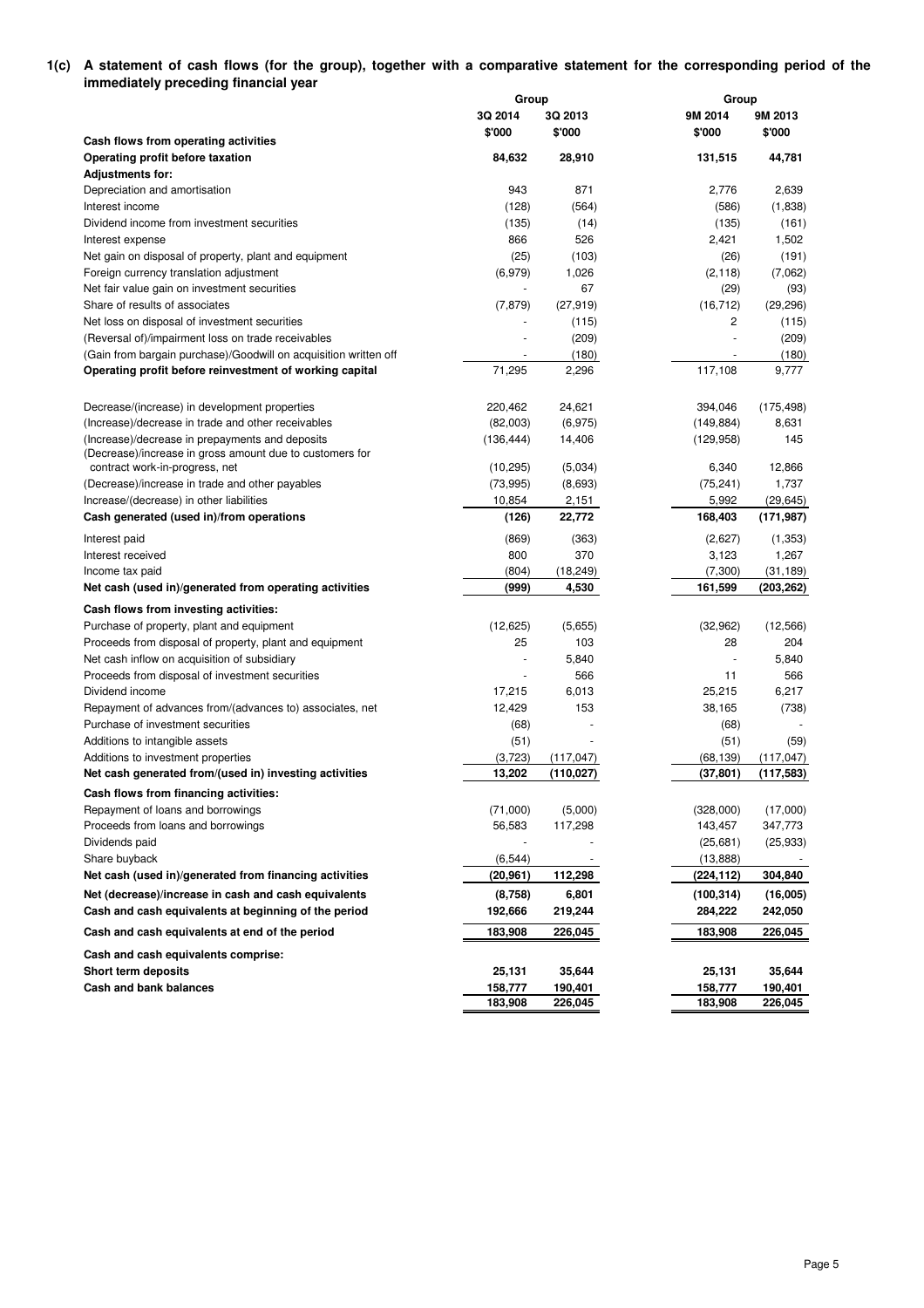## **1(c) A statement of cash flows (for the group), together with a comparative statement for the corresponding period of the immediately preceding financial year (Cont'd)**

## **Statement of Cash Flow review**

## **Net cash (used in)/generated from operating activities**

Net cash used in operating activities for 3Q2014 as compared to a net cash generated from operating activities for 3Q2013 was primarily due to deposit for land purchase at Fernvale Road in Singapore.

Net cash used generated from operating activities for 9M2014 as compared to a net cash used in operating activities for 9M2013 was mainly due to completion of three development projects, namely My Manhattan, 100 Pasir Panjang and Belvia and progress claims from buyers of these three completed development projects as against to the purchase of land at Yishun Avenue 9 for property development in the 9M2013.

## **Net cash generated from/(used in) investing activities**

Net cash generated from investing activities for 3Q2014 as compared to net cash used in investing activities for 3Q2013 was mainly due to repayment of advances from associates and dividend received from associates. This was partly offset by the purchase of property, plant and equipment and increase in investment property in 3Q2014.

The decrease in net cash used in investing activities for 9M2014 was due to the absence of acquisition of an office building, known as CES Centre. The purchase of property, plant and equipment and additions to investment properties in 9M2014 relate mainly to construction and other costs incurred for our hotel under construction and addition and alteration works of CES Centre (along Chin Swee Road). This was partly offset by the repayment of advances from associates and dividend income from associates.

## **Net cash (used in)/generated from financing activities**

Net cash used in financing activities for 3Q2014 was due to repayment of loans and borrowings for completed development projects and certain on-going projects, payment for share buybacks, after offsetting loan drawn down for working capital.

Net cash used in financing activities for 9M2014 was due to repayment of loans and borrowings and share buybacks, after offsetting loan drawn down for the purchase of the office building at 420 St Kilda Road, Melbourne.

## **1(d)(i) A statement (for the issuer and group) showing either (i) all changes in equity or (ii) changes in equity other than those arising from capitalisation issues and distributions to shareholders, together with a comparative statement for the corresponding period of the immediately preceding financial year**

|                                              |                          | Attributable to owners of the Company |                 |         |            |             |             |           |          |          |
|----------------------------------------------|--------------------------|---------------------------------------|-----------------|---------|------------|-------------|-------------|-----------|----------|----------|
|                                              |                          |                                       | <b>Treasury</b> |         | Fair value | Asset       | Currency    |           |          |          |
| Group                                        | Issued                   | Treasury                              | shares          | Capital | adjustment | revaluation | translation | Retained  | Total    | Total    |
|                                              | capital                  | shares                                | reserve         | reserve | reserve    | reserve     | reserve     | earnings  | reserves | equity   |
|                                              | \$'000                   | \$'000                                | \$'000          | \$'000  | \$'000     | \$'000      | \$'000      | \$'000    | \$'000   | \$'000   |
| At 1 January 2014                            | 79,691                   | (12,006)                              | (533)           | 674     | 270        | 2,750       | (14, 231)   | 442,193   | 431,123  | 498,808  |
| Total comprehensive income<br>for the period |                          |                                       |                 |         | 255        | 1,179       | 4,947       | 40,231    | 46,612   | 46,612   |
| Dividends paid                               |                          |                                       |                 |         |            |             |             | (25, 681) | (25,681) | (25,681) |
| Share buyback                                | $\overline{\phantom{a}}$ | (7, 344)                              |                 |         |            |             |             |           |          | (7, 344) |
| At 30 June 2014                              | 79,691                   | (19, 350)                             | (533)           | 674     | 525        | 3,929       | (9, 284)    | 456.743   | 452,054  | 512,395  |
| Total comprehensive income<br>for the period |                          |                                       |                 |         | 141        | (2)         | (6, 276)    | 72,915    | 66,778   | 66,778   |
| Share buyback                                |                          | (6, 544)                              |                 |         |            |             |             |           |          | (6, 544) |
| At 30 September 2014                         | 79,691                   | (25, 894)                             | (533)           | 674     | 666        | 3,927       | (15,560)    | 529,658   | 518.832  | 572,629  |

|                            |         | Attributable to owners of the Company |          |         |                   |             |             |          |          |           |
|----------------------------|---------|---------------------------------------|----------|---------|-------------------|-------------|-------------|----------|----------|-----------|
|                            |         |                                       | Treasury |         | <b>Fair value</b> | Asset       | Currency    |          |          |           |
| Group                      | Issued  | Treasury                              | shares   | Capital | adjustment        | revaluation | translation | Retained | Total    | Total     |
|                            | capital | shares                                | reserve  | reserve | reserve           | reserve     | reserve     | earnings | reserves | equity    |
|                            | \$'000  | \$'000                                | \$'000   | \$'000  | \$'000            | \$'000      | \$'000      | \$'000   | \$'000   | \$'000    |
| At 1 January 2013          | 79,691  | (10, 922)                             | (533)    | 674     | (4,038)           | 363         | (3,540)     | 398,790  | 391,716  | 460,485   |
| Reclassification           |         |                                       |          |         | 4,038             |             |             |          | 4,038    | 4,038     |
| Total comprehensive income |         |                                       |          |         |                   |             |             |          |          |           |
| for the period             |         |                                       |          |         | 533               | 737         | (8, 220)    | 11,497   | 4,547    | 4,547     |
| Dividends paid             |         |                                       |          |         |                   |             |             | (25,933) | (25,933) | (25, 933) |
| At 30 June 2013            | 79,691  | (10, 922)                             | (533)    | 674     | 533               | 1,100       | (11,760)    | 384,354  | 374,368  | 443,137   |
|                            |         |                                       |          |         |                   |             |             |          |          |           |
| Total comprehensive income |         |                                       |          |         |                   |             |             |          |          |           |
| for the period             |         |                                       |          |         | (304)             |             | 892         | 27,243   | 27,831   | 27,831    |
| At 30 September 2013       | 79.691  | (10, 922)                             | (533)    | 674     | 229               | 1,100       | (10, 868)   | 411,597  | 402.199  | 470,968   |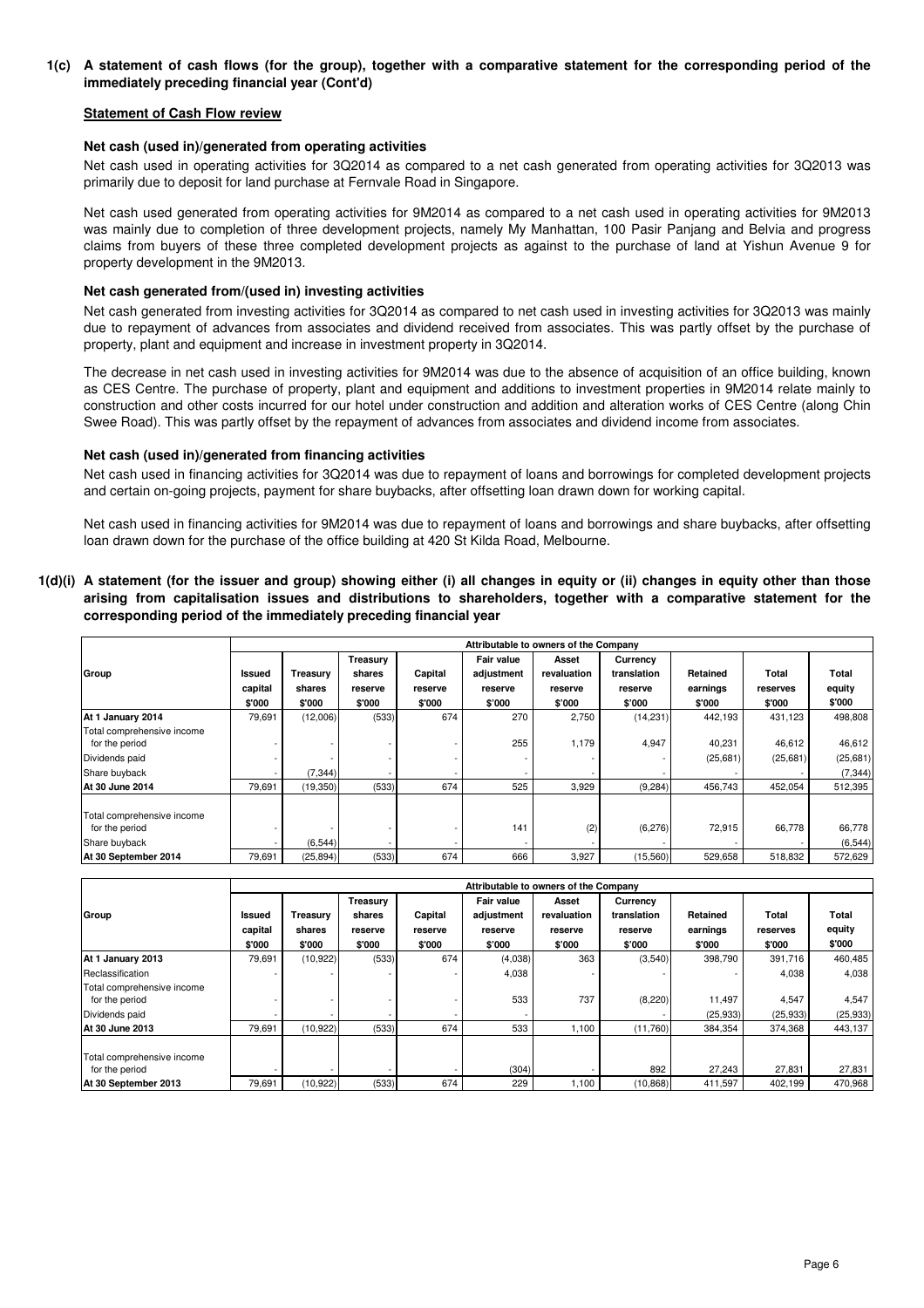**1(d)(i) A statement (for the issuer and group) showing either (i) all changes in equity or (ii) changes in equity other than those arising from capitalisation issues and distributions to shareholders, together with a comparative statement for the corresponding period of the immediately preceding financial year (Cont'd)**

|                                              |               |           | Treasury        | <b>Fair value</b> |           |           |
|----------------------------------------------|---------------|-----------|-----------------|-------------------|-----------|-----------|
| Company                                      | Issued        | Treasury  | shares          | adjustment        | Retained  | Total     |
|                                              | capital       | shares    | reserve         | reserve           | earnings  | equity    |
|                                              | \$'000        | \$'000    | \$'000          | \$'000            | \$'000    | \$'000    |
| At 1 January 2014                            | 79,691        | (12,006)  | (533)           | 270               | 115,897   | 183,319   |
| Total comprehensive income<br>for the period |               |           |                 | 255               | 676       | 931       |
| Dividends paid                               |               |           |                 |                   | (25,681)  | (25, 681) |
| Share buyback                                |               | (7, 344)  |                 |                   |           | (7, 344)  |
| At 30 June 2014                              | 79,691        | (19, 350) | (533)           | 525               | 90,892    | 151,225   |
| Total comprehensive income for<br>the period |               |           |                 | 141               | 880       | 1,021     |
| Share buyback                                |               | (6, 544)  |                 |                   |           | (6, 544)  |
| At 30 September 2014                         | 79,691        | (25, 894) | (533)           | 666               | 91,772    | 145,702   |
|                                              |               |           | <b>Treasury</b> | Fair value        |           |           |
| Company                                      | <b>Issued</b> | Treasury  | shares          | adjustment        | Retained  | Total     |
|                                              | capital       | shares    | reserve         | reserve           | earnings  | equity    |
|                                              | \$'000        | \$'000    | \$'000          | \$'000            | \$'000    | \$'000    |
| At 1 January 2013                            | 79,691        | (10, 922) | (533)           | (4,038)           | 53,998    | 118,196   |
| Total comprehensive income<br>for the period |               |           |                 | 533               | 314       | 847       |
| Dividends paid                               |               |           |                 |                   | (25, 933) | (25, 933) |
| At 30 June 2013                              | 79,691        | (10, 922) | (533)           | (3,505)           | 28,379    | 93,110    |
|                                              |               |           |                 |                   |           |           |
| Total comprehensive income for<br>the period |               |           |                 | (304)             | (36)      | (340)     |
| At 30 September 2013                         | 79,691        | (10, 922) | (533)           | (3,809)           | 28,343    | 92,770    |

**1(d)(ii) Details of any changes in the company's share capital arising from rights issue, bonus issue, share buy-backs, exercise of share options or warrants, conversion of other issues of equity securities, issue of shares for cash or as consideration for acquisition or for any other purpose since the end of the previous period reported on. State also the number of shares that may be issued on conversion of all the outstanding convertibles, as well as the number of shares held as treasury shares, if any, against the total number of issued shares excluding treasury shares of the issuer, as the end of the financial period reported on and as at the end of the corresponding period of the immediately preceding financial year**

As at 30 September 2014, the Company held 37,946,000 ordinary shares as treasury shares (30 September 2013 : 19,188,000 ordinary shares). The total number of issued shares of the Company excluding treasury shares as at 30 September 2014 and 30 September 2013 were 629,569,161 and 648,327,161 shares respectively.

There are no outstanding performance shares granted conditionally under the "Chip Eng Seng Performance Share Plan" as at 30 September 2014 and 30 September 2013.

## **1(d)(iii) To show the total number of issued shares excluding treasury shares as at the end of the current financial period and as at the end of the immediately preceding year**

The total number of issued shares excluding treasury shares of 37,946,000 (31 December 2013 : 20,698,000) shares as at 30 September 2014 and 31 December 2013 were 629,569,161 and 646,817,161 shares respectively.

## **1(d)(iv) A statement showing all sales, transfers, disposal, cancellation and/or use of treasury shares as at the end of the current financial period reported on**

Not applicable

**2 Whether the figures have been audited or reviewed, and in accordance with which auditing standard or practice**

The figures have not been audited or reviewed by the Company's auditors.

#### **3 Where the figures have been audited or reviewed, the auditors' report (including any qualifications or emphasis of matters)**

Not applicable.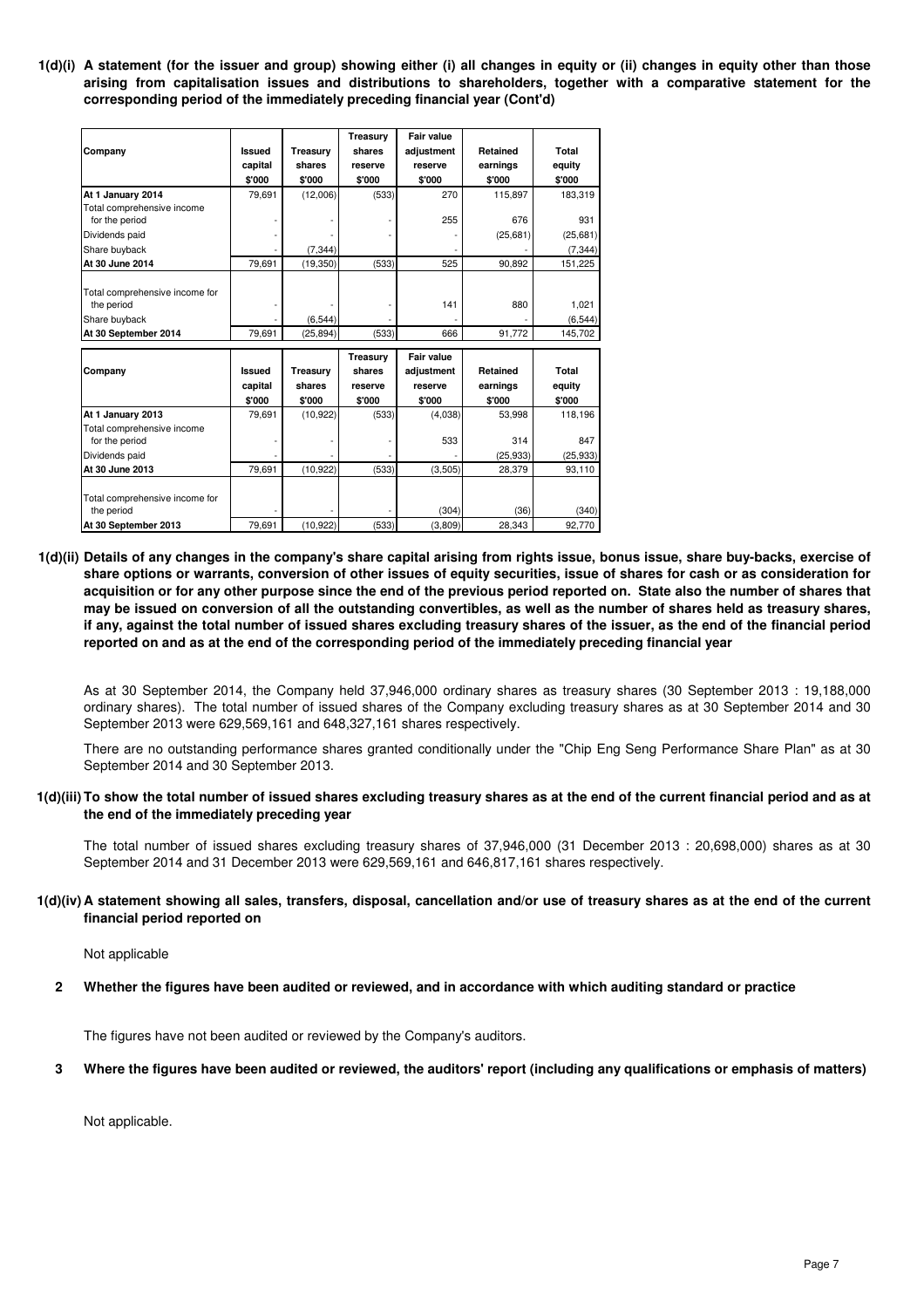#### **4 Whether the same accounting policies and methods of computation as in the issuer's most recently audited annual financial statements have been applied**

The Group has applied the same accounting policies and methods of computation in the financial statements for the current financial period as those of the audited financial statements for the year ended 31 December 2013, as well as all the applicable Financial Reporting Standards ("FRS") which became effective for the financial year beginning on or after 1 January 2014.

The adoption of those new and revised FRSs has no material effect on the current financial statements for the current period.

Some of the comparatives have been reclassified to better reflect the nature of balances. The effects on the reclassification are as follows:

## **Group Profit and Loss Account**

No financial impact on the results for 3Q2013 and 9M2013.

## **Group Statement of Financial Position**

|                                       | 31 Dec 2013<br>\$'000 | 31 Dec 2013<br>\$'000<br>(Restated) | Increase/(decrease) |
|---------------------------------------|-----------------------|-------------------------------------|---------------------|
| <b>Current assets and liabilities</b> |                       |                                     |                     |
| Completed properties held for sale    | 328                   |                                     | (328)               |
| Development properties                | 651,436               | 925,555                             | 274,119             |
| Provision                             | 2,988                 | 1.416                               | (1,572)             |
| Trade and other payables              | 107,582               | 367,778                             | 260,196             |
| <b>Non-current liabilities</b>        |                       |                                     |                     |
| Provision                             |                       | 1.572                               | 1,572               |
| Trade and other payables              |                       | 13,595                              | 13,595              |
|                                       |                       |                                     |                     |

**5 If there are any changes in the accounting policies and methods of computation, including any required by an accounting standard, what has changed, as well as the reasons for, and the effect of, the change**

Please refer to paragraph 4 above.

**6 Earnings per ordinary share of the group for the current financial period reported on and the corresponding period of the immediately preceding financial year, after deducting any provision for preference dividends**

|                                                                                   |         | Group   | Group   |         |  |
|-----------------------------------------------------------------------------------|---------|---------|---------|---------|--|
|                                                                                   | 3Q 2014 | 3Q 2013 | 9M 2014 | 9M 2013 |  |
| Earnings per ordinary share for the period :-                                     |         |         |         |         |  |
| Based on weighted average number of ordinary<br>(i)<br>shares in issue (in cents) | 11.40   | 4.20    | 17.69   | 5.98    |  |
| (ii) On a fully diluted basis (in cents)                                          | 11.40   | 4.20    | 17.69   | 5.98    |  |

Notes:

- (i) The computation of basic earnings per share was based on the weighted average of 639,655,104 ordinary shares (30 September 2013 : 648,327,161 ordinary shares).
- (ii) The computation of fully diluted basic earnings per share was based on the adjusted weighted average of 639,655,104 ordinary shares (30 September 2013 : 648,327,161 ordinary shares).
- **7 Net asset value (for the issuer and group) per ordinary share based on the total number of issued shares excluding treasury shares of the issuer at the end of the (a) current financial period reported on and (b) immediately preceding financial year**

|                                                                                                                            |                | Group          | Company        |                |  |
|----------------------------------------------------------------------------------------------------------------------------|----------------|----------------|----------------|----------------|--|
|                                                                                                                            | 30 Sep<br>2014 | 31 Dec<br>2013 | 30 Sep<br>2014 | 31 Dec<br>2013 |  |
| Net asset value per ordinary share (in cents) based on<br>issued share capital as at the end of the period reported<br>Ion | 90.96          | 77.12          | 23.14          | 28.34          |  |

The computation of net asset value per ordinary share was based on 629,569,161 ordinary shares (excluding Treasury shares of 37,946,000) (31 December 2013 : 646,817,161 ordinary shares excluding Treasury shares of 20,698,000).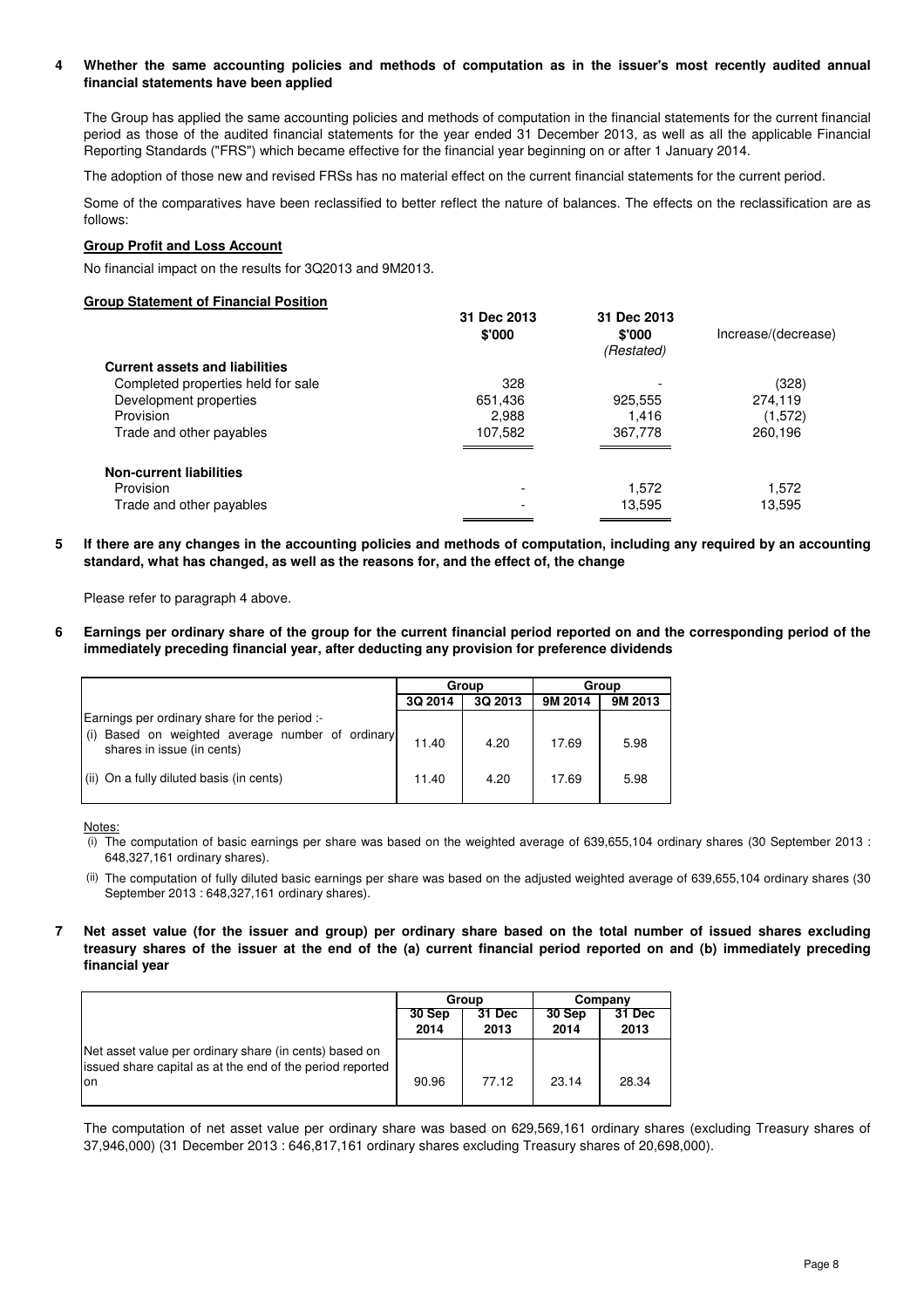**8 A review of the performance of the group, to the extent necessary for a reasonable understanding of the group's business. The review must include discussion of any significant factors that affected the turnover, costs, and earnings of the group for the current financial period reported on, including (where applicable) seasonal or cyclical factors. It must also include discussion of any material factors that affected the cash flow, working capital, assets or liabilities of the group during the current financial period reported on**

## **3Q2014 vs 3Q2013**

## **Overall**

The Group's total revenue increased by 362.6% to \$415.7 million in 3Q2014, compared to \$89.9 million in 3Q2013, due to stronger contributions from the Property Development division.

Correspondingly gross profit rose by 632.8% to \$93.3 million in 3Q2014 compared to \$12.7 million in 3Q2013.

As a result of higher revenue, the Group achieved a higher pre-tax profit of \$84.6 million in 3Q2014, against \$28.9 million in 3Q2013.

## **Construction**

Revenue increased 48.1% to \$100.1 million in 3Q2014 from \$67.6 million in the corresponding period last year. Revenue contribution stemmed from both new and on-going projects, with more progress claims from Tampines N4C27, Jurong West N6C31, Yishun N5C2, Bukit Batok N1C13 & N2C23 and Bukit Panjang N4C15. In addition, precast projects also posted strong growth during the period. However, the increase was partly offset by lower progress claims from completed projects, Hougang N4C17 and Belysa.

## **Property Developments**

Revenue increased from \$21.8 million in 3Q2013 to \$313.8 million in 3Q2014, mainly due to the completion of development project, Belvia, which obtained TOP in August 2014. Other factors contributing to the increase include the progressive recognition of revenue and profit from on-going development projects such as Junction Nine and Nine Residences, as well as the sale of remaining units of some completed projects. In 3Q2013, revenue was derived mainly from the progressive recognition of revenue and profit from completed project, My Manhattan, which obtained TOP in March 2014.

Share of profit from associates of \$7.9 million in 3Q2014 was largely due to the remaining profit recognised from a joint venture development project known as Belysa, which obtained TOP in May 2014.

## **Property Investments & Others**

Revenue rose 278.2% to \$1.7 million in 3Q2014, against \$0.4 million in 3Q2013 due to rental income from the recently-acquired office building at 420 St Kilda Road in Melbourne.

## **9M2014 vs 9M2013**

## **Overall**

The Group's total revenue increased by 123.8% to \$737.1 million in 9M2014, from \$329.3 million in 9M2013, as higher revenue was recognised from the Property Development division.

In line with revenue growth, gross profit and pre-tax profit also increased by 192.5% to \$151.9 million and 193.7% to \$131.5 million respectively.

## **Construction**

Revenue rose by 28.5% to \$256.9 million in 9M2014 compared to \$200.0 million in 9M2013. The increase was primarily due to several on-going projects which are at their active stage of construction.

## **Property Developments**

Revenue increased to \$475.8 million in 9M2014 compared to \$127.4 million in 9M2013 on the back of higher revenue recognised from a completed commercial project known as 100 Pasir Panjang (TOP obtained in March 2014) and completed residential project, Belvia (TOP obtained in August 2014). The revenue recognition for these two projects was based on the contract-completion method. Revenue was further boosted by the progressive revenue recognition of Junction Nine and Nine Residences in the current period. In 9M2013, revenue was primarily contributed by the progressive recognition of a development project known as My Manhattan.

Share of profit from associates in 9M2014 was derived mainly from the profit recognition of a residential project, Belysa which obtained TOP in May 2014 and to a lesser extent, two joint venture projects completed prior to 2014.

## **Property Investments & Others**

Underpinned by rental income from 420 St Kilda Road, Melbourne, revenue from Property Investments increased by 137.7% to \$4.4 million in 9M2014, compared to \$1.9 million in 9M2013.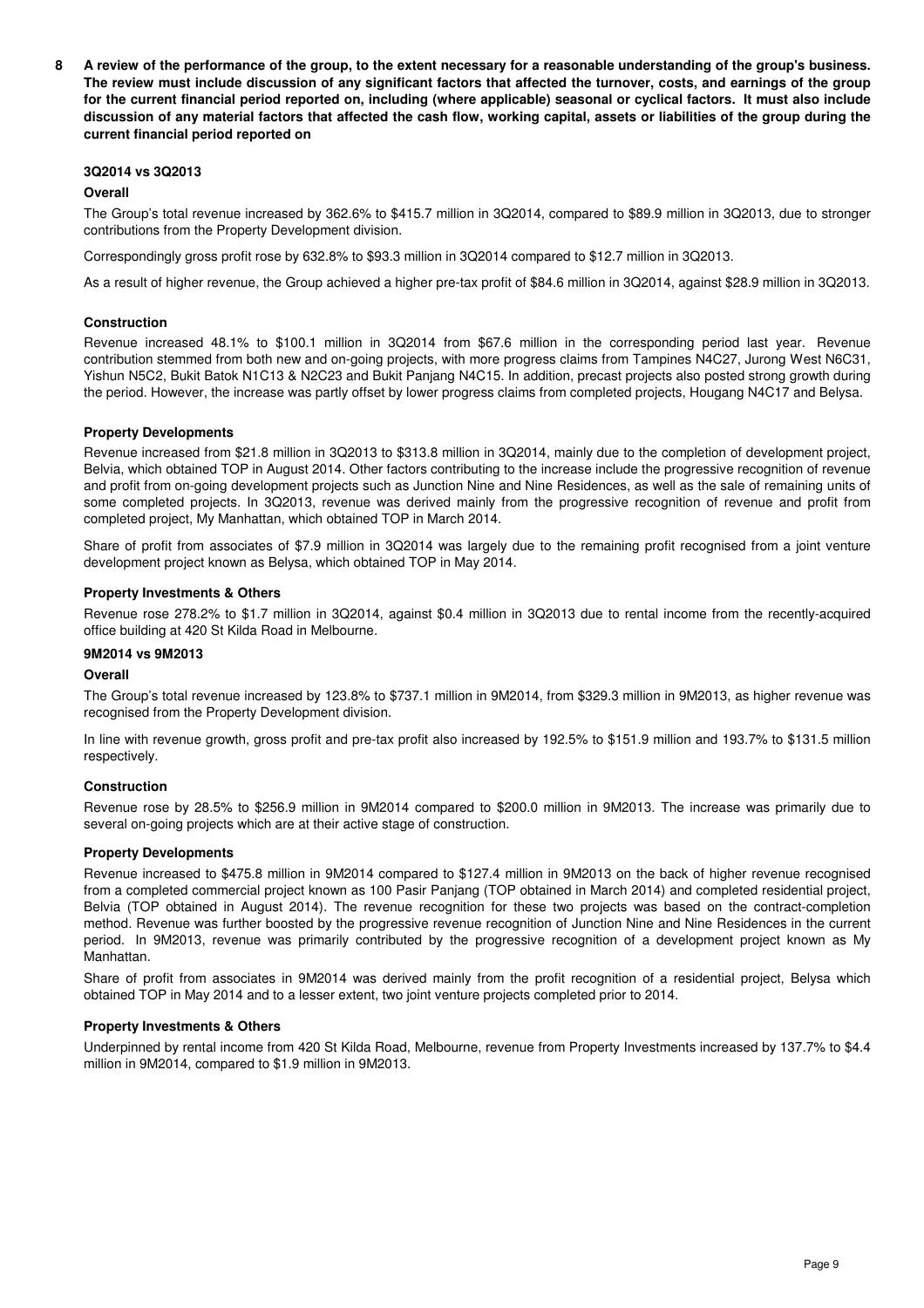**8 A review of the performance of the group, to the extent necessary for a reasonable understanding of the group's business. The review must include discussion of any significant factors that affected the turnover, costs, and earnings of the group for the current financial period reported on, including (where applicable) seasonal or cyclical factors. It must also include discussion of any material factors that affected the cash flow, working capital, assets or liabilities of the group during the current financial period reported on (Cont'd)**

#### **Group Statement of Financial Position Review**

The Group's net current assets decreased by \$4.6 million to \$631.8 million, mainly due to the repayment of loans and borrowings and purchase of an investment property. As a result, the Group's net debt/equity ratio declined from 0.97 as at 31 December 2013 to 0.70 as at 30 September 2014.

Non-current liabilities increased by \$12.9 million to \$530.1 million as at 30 September 2014 due to funding from a minority shareholder for a joint venture development project at Fernvale Road in Singapore. This was partly offset by the realisation of deferred tax liabilities and repayment of loans and borrowings.

Shareholders' equity increased from \$498.8 million as at 31 December 2013 to \$572.6 million as at 30 September 2014. The increase of \$73.8 million was the result of the \$113.1 million in profit contribution for the current year which was offset by the dividend payment of \$25.7 million, translation loss of \$1.3 million and the share buyback amounting to \$13.9 million.

#### **9 Where a forecast, or a prospect statement, has been previously disclosed to shareholders, any variance between it and the actual results**

No prospects statements for 3Q2014 was previously provided.

**10 A commentary at the date of the announcement of the significant trends and competitive conditions of the industry in which the group operates and any known factors or events that may affect the group in the next reporting period and the next 12 months** 

#### **Property Developments**

The private residential property market is expected to remain sluggish with declining prices and rising number of unsold units by developers. To manage its exposure to the soft property market, the Group will continue to exercise prudence in tendering for land in Singapore.

In August 2014, the Group, in partnership with two listed developers, acquired two land parcels at Fernvale Road. Currently, preparation work is underway to launch the project for sale in 2015.

The Group's retail project along Alexandra Road known as Alexandra Central is expected to obtain TOP in 4Q2014. Revenue and profit of this development project will be recognised upon completion.

The recent announcement of the new Thomson-East Coast MRT Line ("TEL") has boosted the sales of development projects in the East Coast area. This will benefit the Group's project at Fort Road (known as Fulcrum) as one of the entrances to the Katong Park Station of TEL is right outside Fulcrum. We plan to re-launch this project in 2015.

Outside Singapore, the Group has rescheduled its sales launch of the Doncaster project in Melbourne to 1H2015. With regard to Tower Melbourne, the Group is currently awaiting the court ruling on the validity of the appointment of the relevant building surveyor who was appointed to review and determine the demolition work.

## **Property Investments**

The alteration and addition of the Group's office building along Chin Swee Road (known as CES Centre) will be completed in 4Q2014. Upon which, the Group's headquarters will be relocated there. Apart from being occupied partially by the Group, CES Centre will be leased out to generate rental income for the Group.

Following the recent fund raising exercise from the issuance of bonds, the Group is now better positioned to build a larger investment property portfolio by acquiring buildings with good rental yields and/or re-development potential. The Group will exercise prudence when making such investment decisions.

#### **Construction**

Tenders for public housing projects were intense in the last 3 quarters, and is expected to remain competitive following the announcement by the Ministry of National Development that the number of flats to be launched under the Build-to-Order (BTO) programme will be 25% lower in 2015 (16,000 units) as compared to 2014 (22,400 units).

However, with the Group's good track record in public housing, it has secured a strong order book of \$452.5 million as at 30 September 2014. The Group will continue to leverage on its track record to tender for public housing projects so as to maintain a strong order book. The book order does not include the recent HDB project worth \$232.8 million at Woodlands secured by the Group.

## **Hospitality**

The construction of the Group's first hotel along Alexandra Road (known as Park Hotel Alexandra) is progressing well for its target completion in mid-2015. Meanwhile, the recruitment drive for the management team and other key positions of the hotel has started. As for the proposed mixed development in Malacca, approvals from the relevant authorities and fulfilment of other condition precedents are still pending before the land acquisition can be completed.